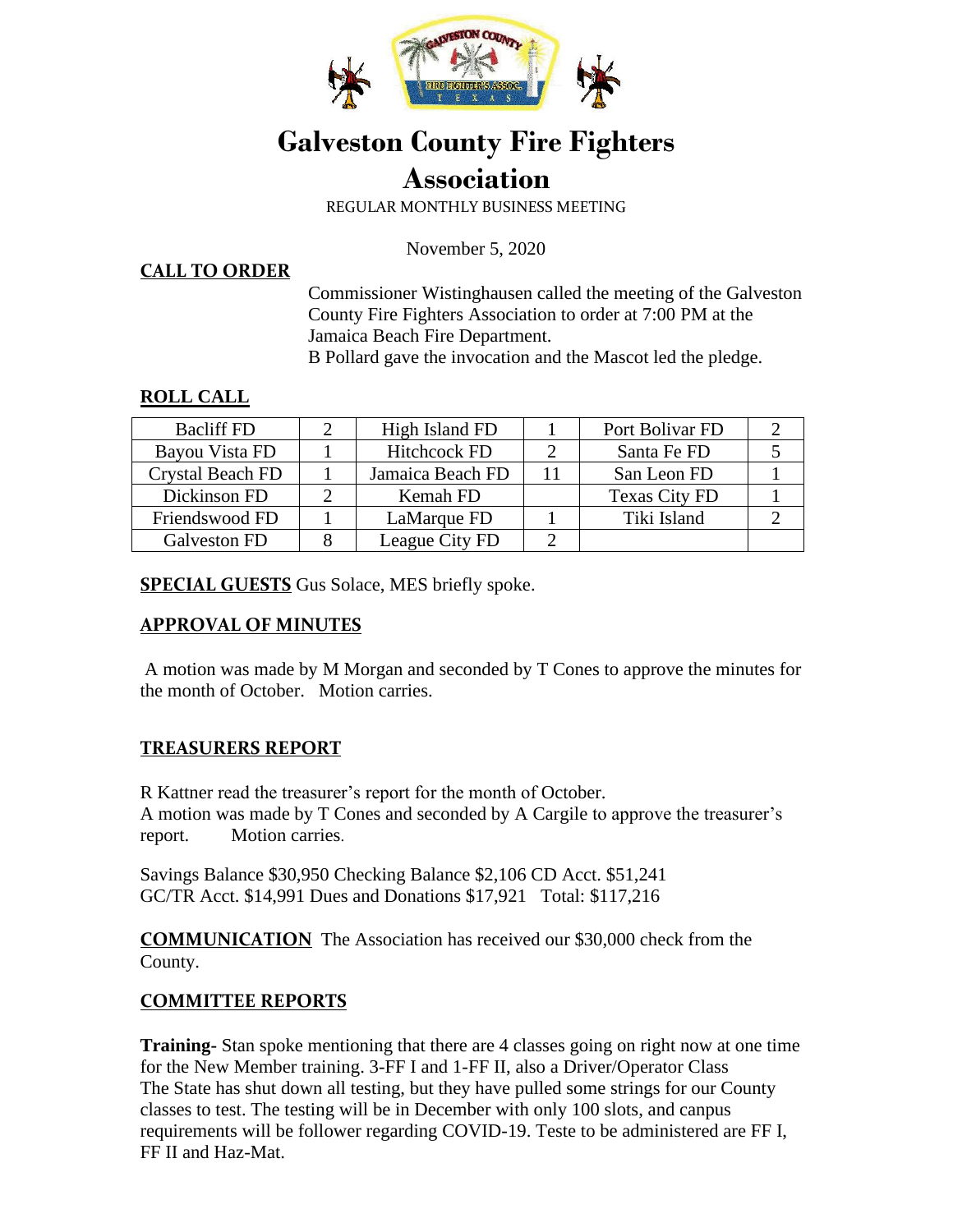#### **Accountability**

#### **EMS**

**Website** Send stuff to webmaster for publication on the site.

**Resource Book** If you have any new equipment, send it to the Webmaster.

**Dispatching** 

**Constitution and By-laws** Nothing yet.

**Mapping** 

**Audit** Nothing yet.

**Contract** 

**Galveston County OEM** If you need PPE for your departments, let them know at the OEM.

**COLLECTION OF DUES** If you have not paid, please do so.

**UNFINISHED BUSINESS** GCOEM handed out 2020 ERG books.

**NEW BUSINESS** T Cones and John Douglas spoke about the UASE Grant, and that there is about 2.2 Million available. We could possibly try for a Haz-Mat grant for the entire County.

2021 Nominations

Position #1 – T Cones

Position#3 – J Wistinghausen

Position#5 – O Thompson

Mascot – T.J. Campbell

All nominations are the incumbents.

**GOOD OF THE ORDER** Bill Pollard spoke about Chief Anderson's accident and to keep him in your prayers. Also keep the Santa Fe Fire and Rescue Secretary, Kim, in your prayers as she is dealing with some unexpected issues.

Start thinking about a date for the Chiefs Retreat and for the Appreciation Dinner.